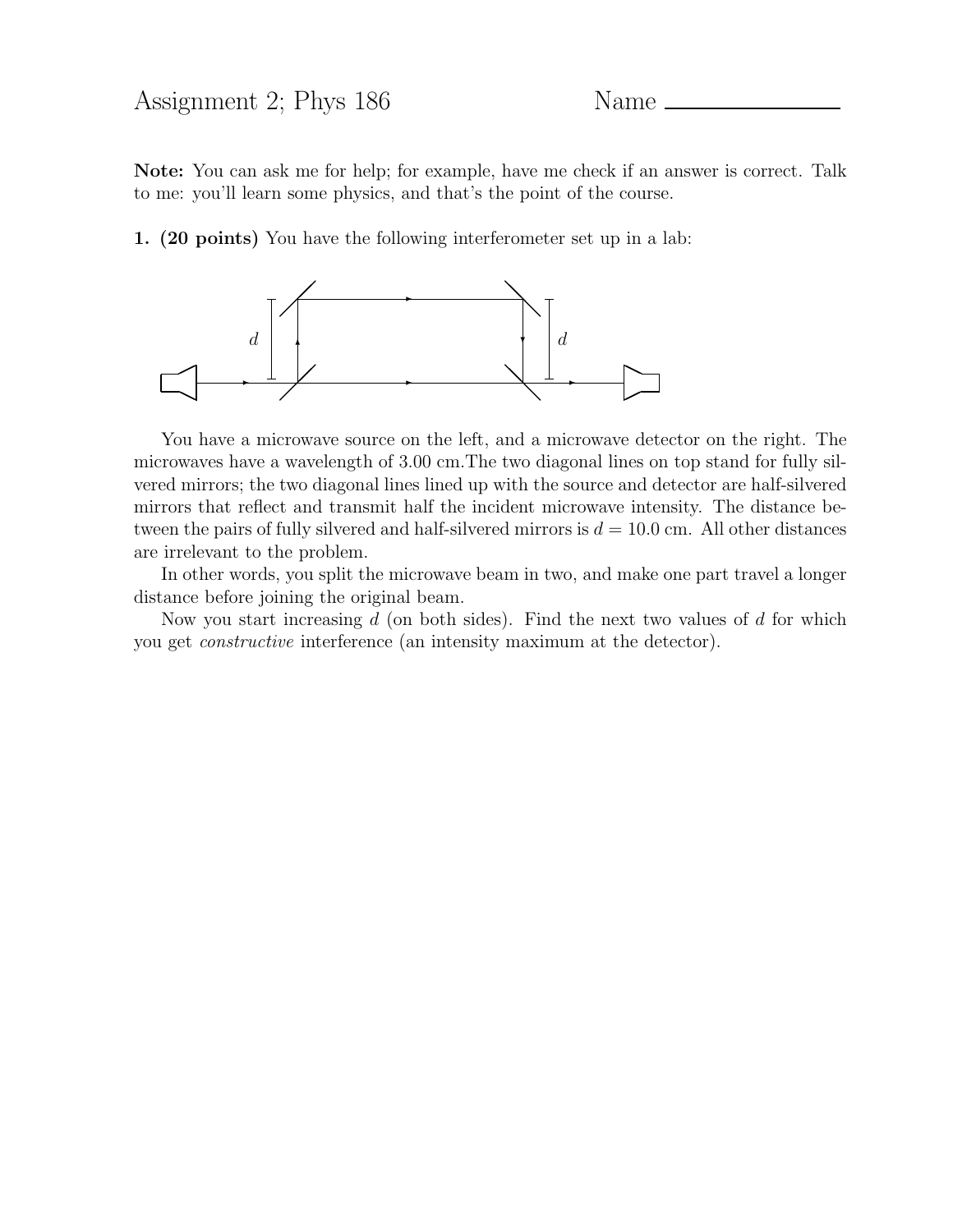2. (30 points) You have water waves on the surface of a lake, with wavefronts that spread as concentric circles from a central source, traveling at a constant speed  $v_{\text{deep}}$ . The straight line indicates a boundary where the lake bottom suddenly steps up, so the waves enter a shallow region where  $v_{\text{shallow}} < v_{\text{deep}}$ .

(a) Draw how the wavefronts will look in the shallow part of the lake.



(b) Briefly explain your reasoning.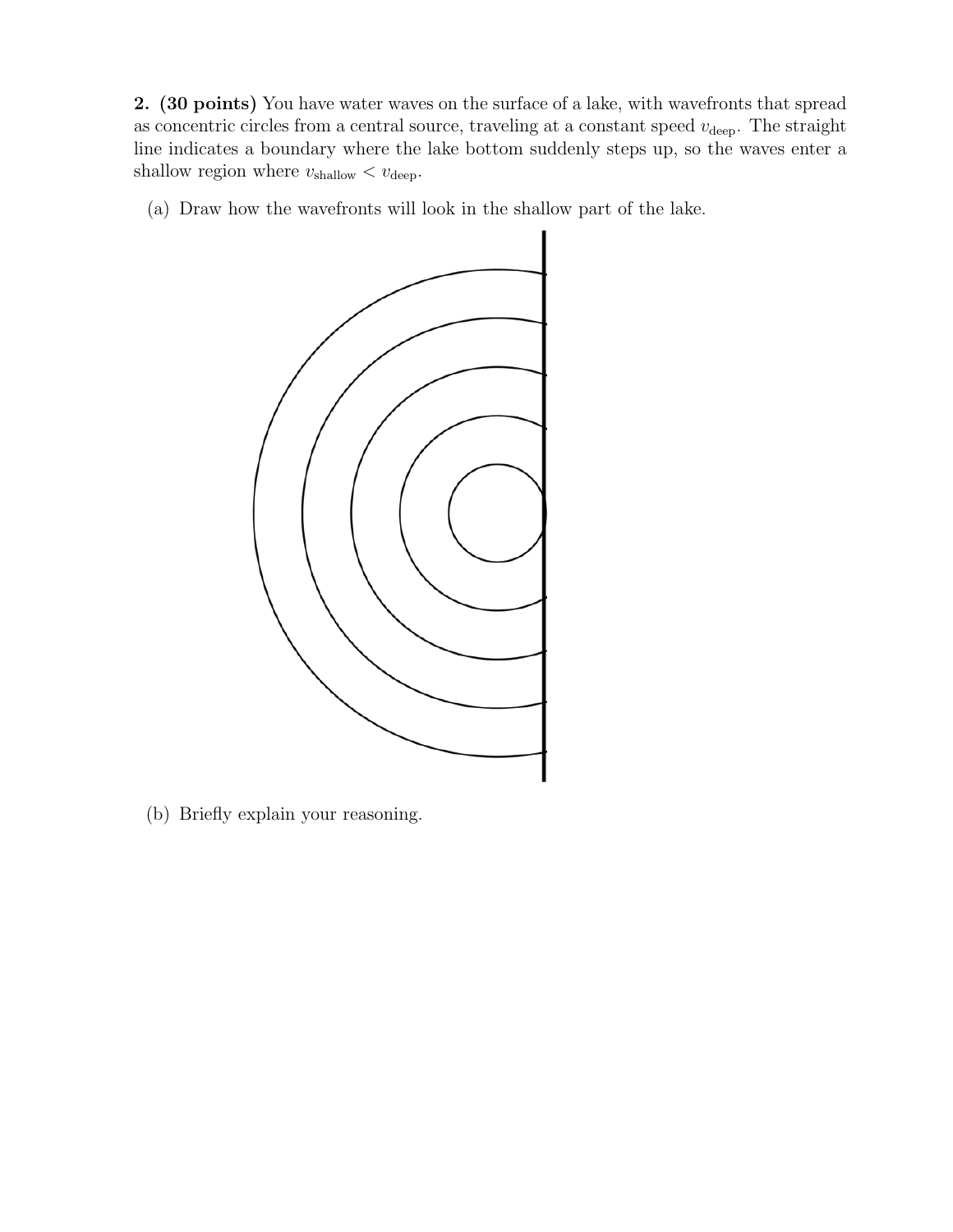**3.** (50 points) You have an electric dipole arranged on the x-axis: a  $+q$  charge at  $x = +a$ and a  $-q$  charge at  $x = -a$ . The charges are connected by a rigid rod, so the distance between them never changes.

$$
\begin{array}{c}\n-q \\
\hline\n0 \\
-a \\
\hline\n\end{array}
$$

(a) Calculate the electric field created by this dipole on point on the x-axis, for  $x > a$ . Get both magnitude and direction.

(b) Calculate the force the first dipole exerts on another dipole further down the  $x$ -axis. Get both magnitude and direction.